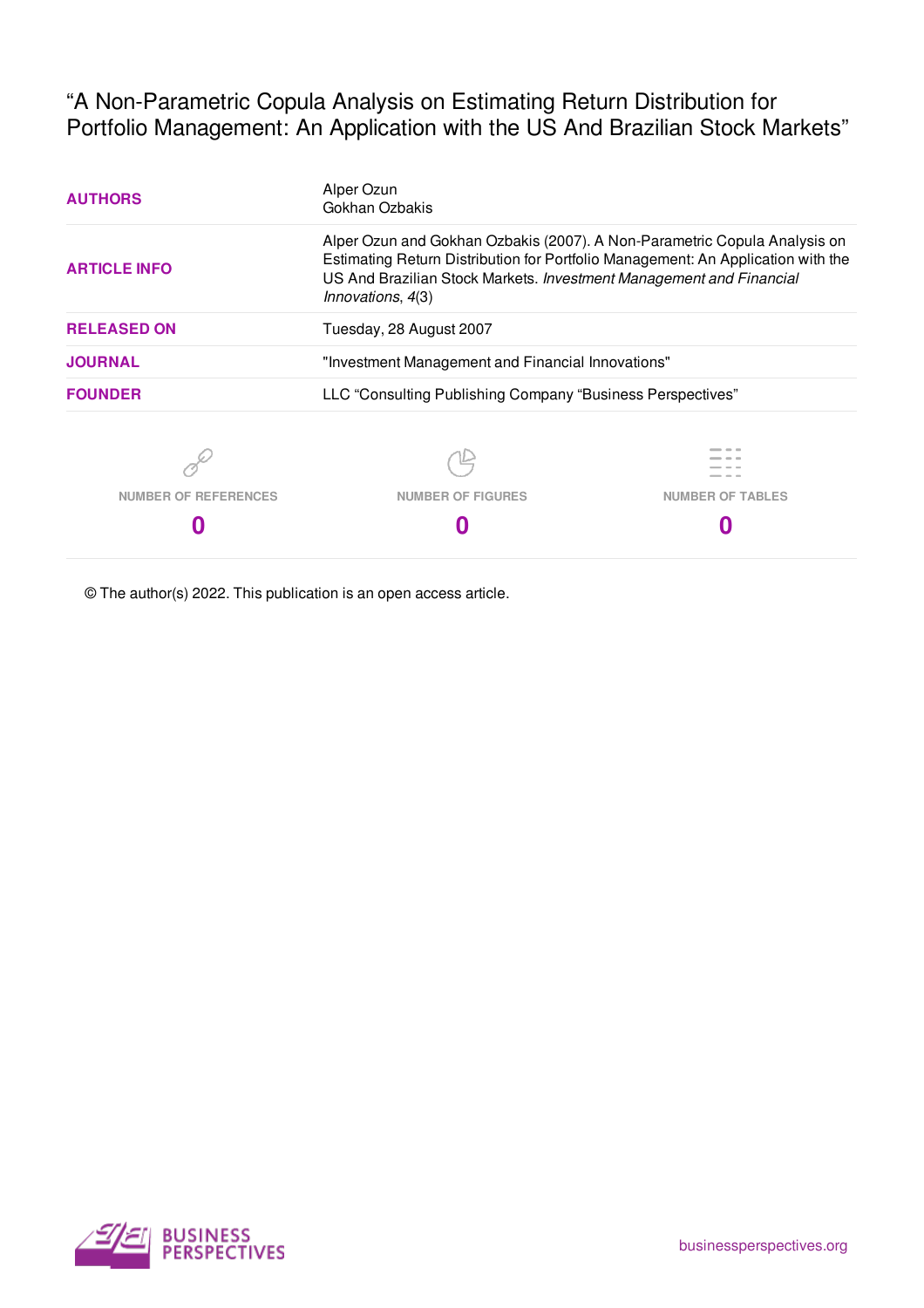# **A NON-PARAMETRIC COPULA ANALYSIS ON ESTIMATING RETURN DISTRIBUTION FOR PORTFOLIO MANAGEMENT: AN APPLICATION WITH THE US AND BRAZILIAN STOCK MARKETS**<sup>1</sup>

Alper Ozun<sup>\*</sup>, Gokhan Ozbakis<sup>\*</sup>

# **Abstract**

Parametric models on modeling stock price behavior have strict assumptions on the return distributions. However, emerging markets show non-linear risk-return relationship because of their chaotic and dynamic characteristics arising from high volatility, low volume and thin trading. From that perspective, financial modeling in the emerging markets requires flexible and nonparametric algorithms to minimize fails and variations in estimations. Additionally, the returns in emerging equity markets might be affected by those of advanced markets due to global risk appetite of the investors. In this research paper, we propose non-parametric copula models based on both Kendall's To and Spearman's Ro to model the distributional dependency between the S&P 500 and Bovespa. The empirical evidence shows that there is a strong dependency between the return distribution of the two markets and the significance of the dependency varies on the copula method applied.

**Key words:** Copula, Market dependency, Emerging markets, Non-parametric models. **JEL classification:** C14, C51, G1.

### **1. Motivation**

Recent increase in free flows of information and capital might create dependencies among the financial markets. To find out those dependencies is crucial for portfolio diversification aims. If there is not a high correlation between two markets, a portfolio comprising financial instruments from those markets might be used to create a diversified portfolio. Butler and Joaquin (2002) for example, show how the change in co-movement of financial markets influences the performance of a diversified portfolio without dynamic rebalancing.

In that perspective, capturing dependencies among financial markets requires a careful econometric analysis. Due to complexity of the markets, the time series of the financial instruments should be carefully examined with the proper methodology being valid for the time period and markets under consideration.

Especially in emerging markets, high financial volatility and political instability might require flexible econometric models to analyze the behaviors of financial markets. Empirical works point out that asset returns are more highly correlated during volatile markets and during market downturns. Deviation from normality might lead to inadequate profit/loss estimations (Longin and Solnik, 2001; Ang and Chen, 2002). In this research paper, we use alternative copula methods to analyze the dependency between S&P and Brazilian equity markets. Sklar (1959) describes the copula as an indicator of the dependencies among the variables. Since it does not have any assumptions on the joint distributions among the financial assets it presents a flexible methodology for econometric analysis of financial time series especially in the emerging markets. Copula creates *N* marginal distribution for the joint distribution with *N* dynamics.

The crucial indicator in a joint Gaussian distribution is the correlation coefficient. A low value between two financial markets presents a chance for portfolio diversification. However, it

<sup>-</sup>

<sup>\*</sup> Isbank of Turkey, Turkey (alper.ozun@isbank.com.tr) Turkish Statistics Institute, Turkey.

<sup>&</sup>lt;sup>1</sup>The opinions in this paper belong to the authors not to their institutions. Authors present their thanks to Assoc. Prof. Dr. Salih Celebioglu from Gazi University, Ankara, Turkey.

<sup>©</sup> Alper Ozun, Gokhan Ozbakis, 2007.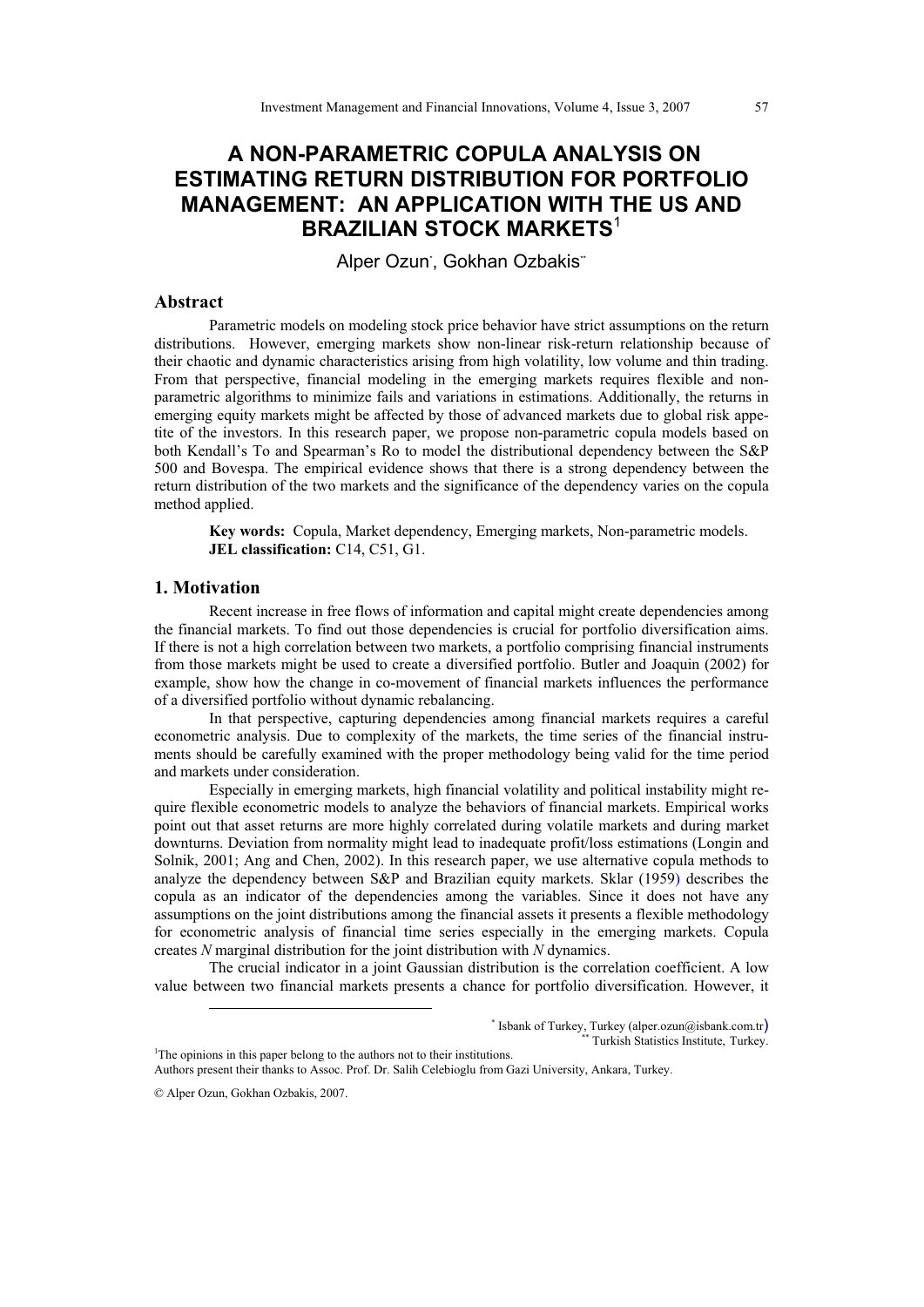should be kept in mind that not only the degree of dependence but also the structure of dependence matters if multivariate analysis is used. Pairs of markets with the same correlation coefficient might have different dependence structures, which could lead changes in the diversification benefit compared to the Gaussian assumption (Hu, 2004).

By using daily returns of S&P 500 and Bovespa from 02.01.2002 to 08.05.2007, we test non-parametric copula methods to model the dependency between the return distributions of the two indexes. The empirical research uses those two markets, however, the aproach and methodology used in the article draw a framework for similar analysis for other financial markets. Though there are parametric copula models, we especially use nonparametric copula methods in order to create flexible metodological platform for the analysis. The empirical findings state that nonparametric copula methodologies might be used for financial market interactions but which copula methodology should be employed is a crucial point to find statistically significant results.

#### **2. Literature Review**

Dependencies among financial markets have been pointed out with different methodologies in financial econometrics. Schicsh (2004) examines dependencies between European stock markets when returns are extreme, using daily data on stock market indices for Germany, the UK, France, the Netherlands and Italy from 1973 to 2001. With multivariate extreme value theory, he finds out that dependencies between markets in situations of extreme returns have become closer over time and are generally higher for large negative returns than for large positive ones.

In terms of dependencies between advanced and emerging markets, the 1987 Asia crisis might be seen as crucial change point. Arshanapalli and Doukas (1993) state that the dependencies between the US and emerging equity markets have increased mainly because of trade and capital inflows. King and Wadhwani (1990) test the financial effects of the 1987 crash in the US stock market on the correlations among the markets in the US, the UK and Japan. Lee and Kim (1993) examine its effect on twelve equity markets. Calvo and Reinhart (1996) study the effects of Mexican peso crisis in 1994 on the advanced financial markets. Ozun (2007a) also tests the effects of US interest rates on the major advanced and developing financial markets and shows that interest rates yield curve in US has also effective in returns of world equity indexes. Common empirical result of the research papers is that the interrelations among the advanced and developing markets are strong during the turbulences and the degree of the relations varies in accordance with the econometric model employed.

Berument et al. (2006) argue that a kind of center-periphery relation has been emerging between the advanced and developing stock markets. By using the VAR model with block exogeneity, they show that S&P 500 returns, representing the center, affect the stock returns in the emerging markets either instantaneously or with a time lag depending on their geographical location.

Ozun (2007b) tests the effects of volatility in the advanced stock markets onto the stock returns in emerging markets. By using daily values of Bovespa, ISE-100 and Nikkei-225, FTSE-100, Xetra Dax, CAC-40, S&P-500 and Nasdaq from 03.01.2002 to 06.11.2006, he shows that volatilities in the US and European stock markets have strong impact on Bovespa in positive direction. The first lags of the EU markets have also explanatory power due to time difference among the markets. Japanese stock market has also statistically significant positive effect on the Bovespa but at a lower level.

Though they have a long history in mathematics and statistics, copula methods have been employed in finance recently. However, an intensive research in finance has been conducted in recent years by using copula methods. Due to its flexibility in return distribution assumptions, it has been seen a useful methodology in financial econometrics. Since financial markets are so dynamic and chaotic, it is preferred to use limited restrictions on methodological modeling without tolerance the strength of the econometric discipline.

Frey and McNeil (2003) and Hamerle and Raosch (2005) employ the copula method for the option valuation. Junker et al. (2006) use it for modeling the term structures of the interest rates. Li (2000) uses copulas to estimate the default correlations in credit risk models. Giesecke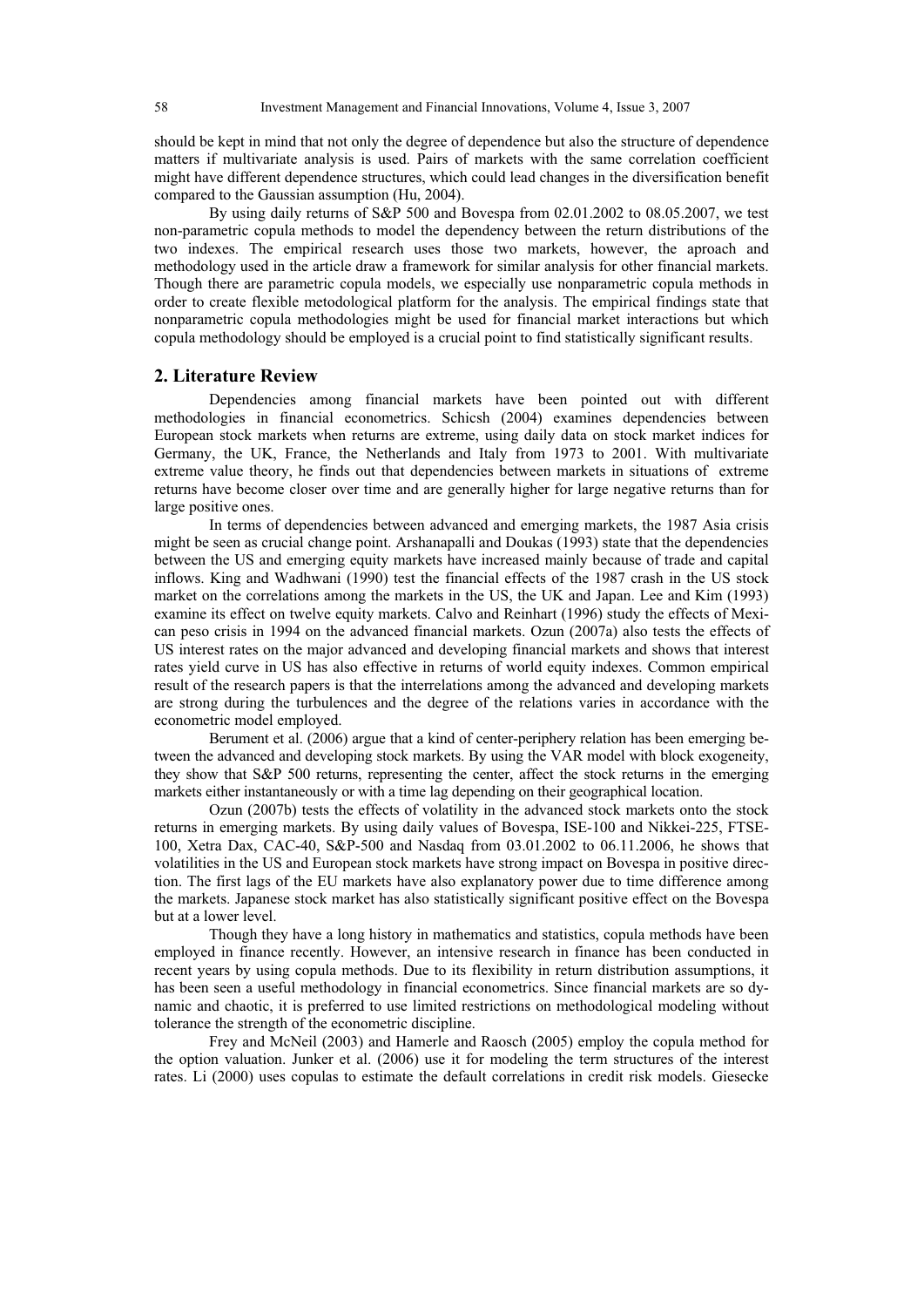(2004) and Meneguzzo and Vecchiato (2004) also use different copula methods in the credit risk analysis. Bennett and Kennedy (2003) use copula for pricing foreign exchange rate, and Patton (2006a, 2006b) employs it for modeling time-varying dependence in exchange rates. Ozun and Cifter (2007a, 2007b) use time-varying copula for portfolio risk estimations in the Latin American markets and Asian markets. Other valuable copula applications in finance can be found in the researches of Cherubini et al. (2004), Fortin and Kuzmics (2002), Embrechts et al. (2003), Chen and Fan (2002), Fermanian and Scaillet (2003) and Rosenberg (2003).

Copula methods have been used to examine co-movements among financial markets, as well. Longin and Solnik (2001) employ a Gumbel copula to estimate the extreme correlations across international equity markets. Mashal and Zeevi (2002) predict the degree of freedom in a t copula and translate the model to test the Gaussian assumption in financial markets. Ozbakis (2006) uses different copula methods to test the correlations between Bovespa and Istanbul Stock Exchange. In this research paper, we follow a similar methodology in detecting distributional dependency between Bovespa and S&P 500. Therefore, a more methodological discussion can be found in Ozbakis (2006). Bartram et al. (2004) use a time-varying copula model to investigate the impact of the Euro on the dependence between seventeen European stock markets during the period of 1994-2003.

In this paper, we try to model the return distribution dependency between the US stock markets and Brazilian stock markets by using alternative copula methods with nonparametric parameters. As much as we know, it is the first paper on examining the common distributional characteristics of the two markets with non-parametric copula methods and presenting comparative empirical results of the different copulas.

#### **3. Methodology**

A copula is a function connecting the marginal distributions to restore the joint distribution. Different copula functions represent different dependence structures among the variables. For that reason, in a copula analysis, the crucial methodological issue is to find a proper copula function and a related estimation process.

### *3.a. Mathematics of The Copula Functions*

It might be useful to give mathematical descriptions of bivariate and multivariate copula functions in this section. The methodological roots of copula functions go to the Sklar (1959) theorem. When the function of C:  $[0, 1]$ <sup>n</sup>  $\rightarrow$   $[0, 1]$  satisfies the following conditions, it is called as copula with *n* dimension (Nelsen, 1999):

i) for  $i \in \{1, 2, ..., n\}$  and  $u_i \in [0, 1]$ ; at least one of  $u_i$  is equal to zero;  $C(u_1, u_2, ..., u_n) =$ 

$$
0;
$$

ii) if all the coordinates except from  $u_k$  is 1.;  $C(1,1,\ldots,u_k,\ldots,1) = u_k$ ;

iii) for all 
$$
(a_1, a_2,..., a_n), (b_1, b_2,..., b_n) \in [0,1]^n
$$
,  $a_i \le b_i$  and for each

$$
j \in \{1, 2, ..., n\}
$$
  $u_{j1} = a_j$  and  $u_{j2} = b_j$ ;  $\sum_{i_1=1}^2 ... \sum_{i_n=1}^2 (-1)^{i_1 + i_2 + ... + i_n} .C(u_{1i_1}, ..., u_{ni_n}) \ge 0$ .

In a similar way, when the function of C:  $[0, 1]^2 \rightarrow [0, 1]$  satisfies the following conditions, it becomes a copula with two dimensions. The notations are from Nelsen (1999) where more detailed methodology on pure copula functions can be found.

i)  $C(u_1, u_2, ..., u_n) = 0$   $C(u, 0) = 0; u, v \in [0, 1];$ 

ii)  $C(1, v) = v$ ,  $C(u, 1) = u$ ;  $u, v \in [0, 1]$ ;

iii) when  $a_1 \le a_2$ ,  $b_1 \le b_2$  and  $a_1$ ,  $a_2$ ,  $b_1$ ,  $b_2 \in [0, 1]$ ;  $C(a_1, b_1) + C(a_2, b_2) - C(a_1, b_2) - C(a_2, b_1)$  $b_1$ )  $\geq 0$ .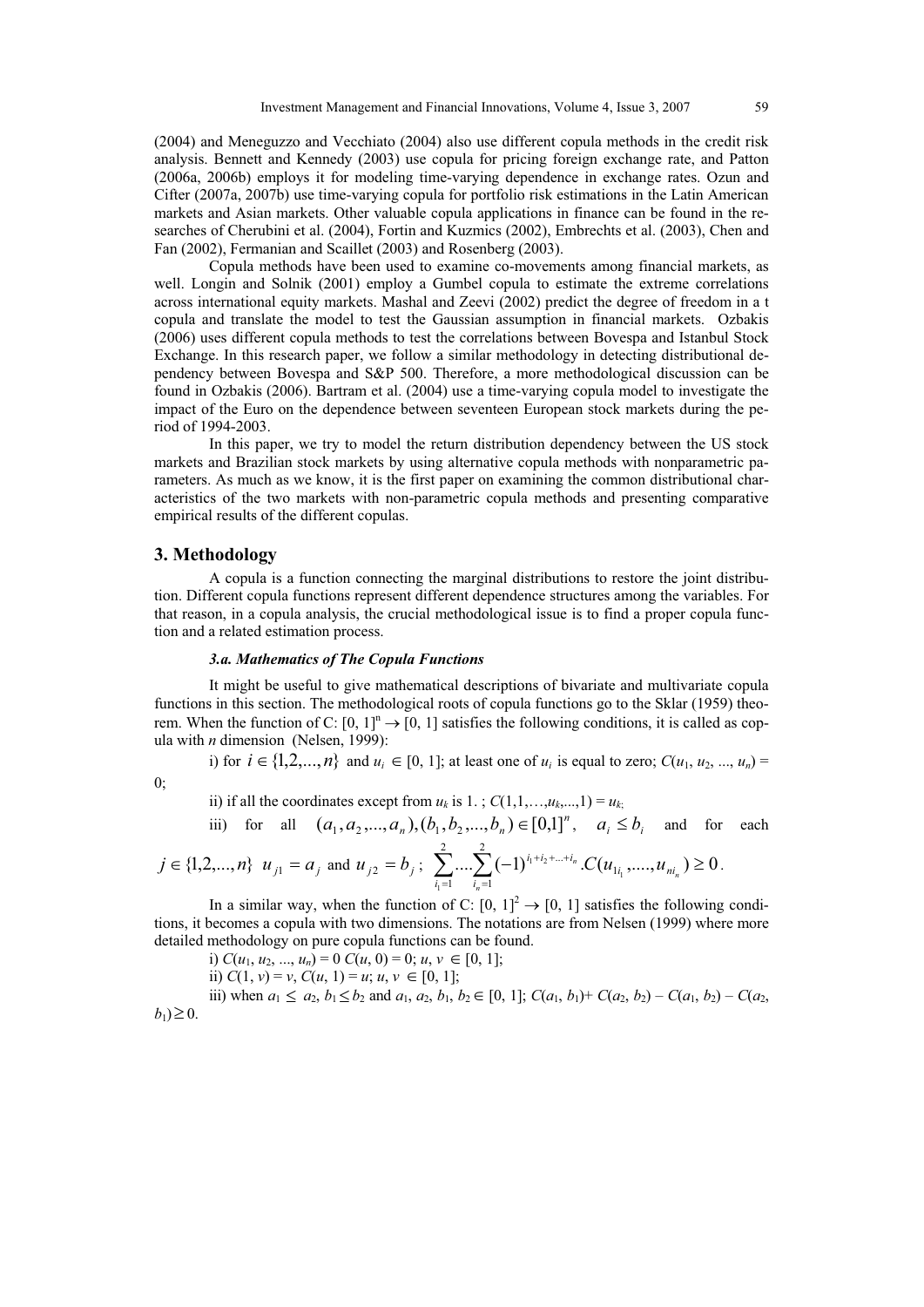#### *3.b. Dependency Parameters*

We assume that there is a random sample of  $(X_1, Y_1),..., (X_n, Y_n)$ , each of them has continuous distribution function. Our aim is to find a distribution function with two variables,  $H(x, y)$  presenting the common behavior of that sample pairs.

When  $F(x)$  and  $G(y)$  are continuous, there is a copula satisfying that  $H(x, y) = C(F(x), G(y));$   $x, y \in R$ . Accordingly, common dependency between *X* and *Y* can be characterized with a copula function. For the sample copula indicating the common dependency between the variables,  $C<sub>n</sub>$  will be used as a notation. From that perspective, the dependency can be measured both for sample and theoretically with  $C_n$  and  $C$ , respectively. In this research paper, we combine two nonparametric dependency measures, namely Spearman's Ro and Kendall's To with alternative copula functions. Before explaining these parameters, it might be helpful to remind the Pearson correlation parameter, which provides a basis for Spearman's Ro and Kendall's To.

By assuming that the random vector of  $(X, Y)^T$  has a finite variance and its components are different from zero, we can define Pearson correlation parameter *r* as,

$$
r = \frac{Cov(X, Y)}{\sqrt{Var(X) Var(Y)}}.
$$
\n(1)

In copula nominations, it can be written as in Equation (2) (Schweizer and Wolff, 1981).

$$
r = \frac{1}{\sqrt{Var(X)Var(Y)}} \int_{0}^{1} \int_{0}^{1} \left[ C(u, v) - uv \right] dF_{X}^{-1}(u) dF_{Y}^{-1}(v). \tag{2}
$$

Pearson correlation measures the linear dependency between the variables. The variance of the linear combination is totally determined with the covariances among the variables. Correlation might be proper as a natural numerical measure in ecliptic distributions. However, mostly random variables do not have common ecliptic distributions and using linear correlation might be false in such situations (Acmaz, 2005).

#### *Copula Definition of The Spearman's Ro*

By imitating Pearson's approach, we can calculate correlations between the number pairs *S*

of  $(R_i, S_i)$  or  $\left(\frac{R_i}{n+1}, \frac{S_i}{n+1}\right)$ 1 , 1 (  $+1$ <sup>2</sup> $n+$  $\frac{R_i}{n+1}$ ,  $\frac{S_i}{n+1}$ ) which is the support sample of  $C_n$ . From that imitation, by assum-

ing that  $R = -\sum_{i=1}^{n} R_i = \frac{n+1}{2} = -\sum_{i=1}^{n} S_i = S$ *n*  $R_i = \frac{n}{2}$ *n R n i i n i*  $=\frac{1}{n}\sum_{i=1}^{n}R_{i} = \frac{n+1}{2} = \frac{1}{n}\sum_{i=1}^{n}$ 2  $\frac{1}{n} \sum_{i=1}^{n} R_i = \frac{n+1}{n} = \frac{1}{n} \sum_{i=1}^{n} S_i = \overline{S}$ ; we can reach Spearman's Ro as given in Equation (3).

$$
\rho_n = \frac{\sum_{i=1}^n (R_i - \overline{R})(S_i - \overline{S})}{\sqrt{\sum_{i=1}^n (R_i - \overline{R})^2 \sum_{i=1}^n (S_i - \overline{S})^2}} \in [-1,1].
$$
\n(3)

A more easy presentation of Spearman's Ro can be followed in Equation (4).

$$
\rho_n = \frac{12}{n(n+1)(n-1)} \cdot \sum_{i=1}^n R_i S_i - 3 \cdot \frac{n+1}{n-1} \tag{4}
$$

The Spearman's Ro shares the same form with the sample correlation parameter  $r_{n}$ . Like  $r_n$ ,  $\rho_n$  is zero, if the variables are independent. However, it has some strength over the correla-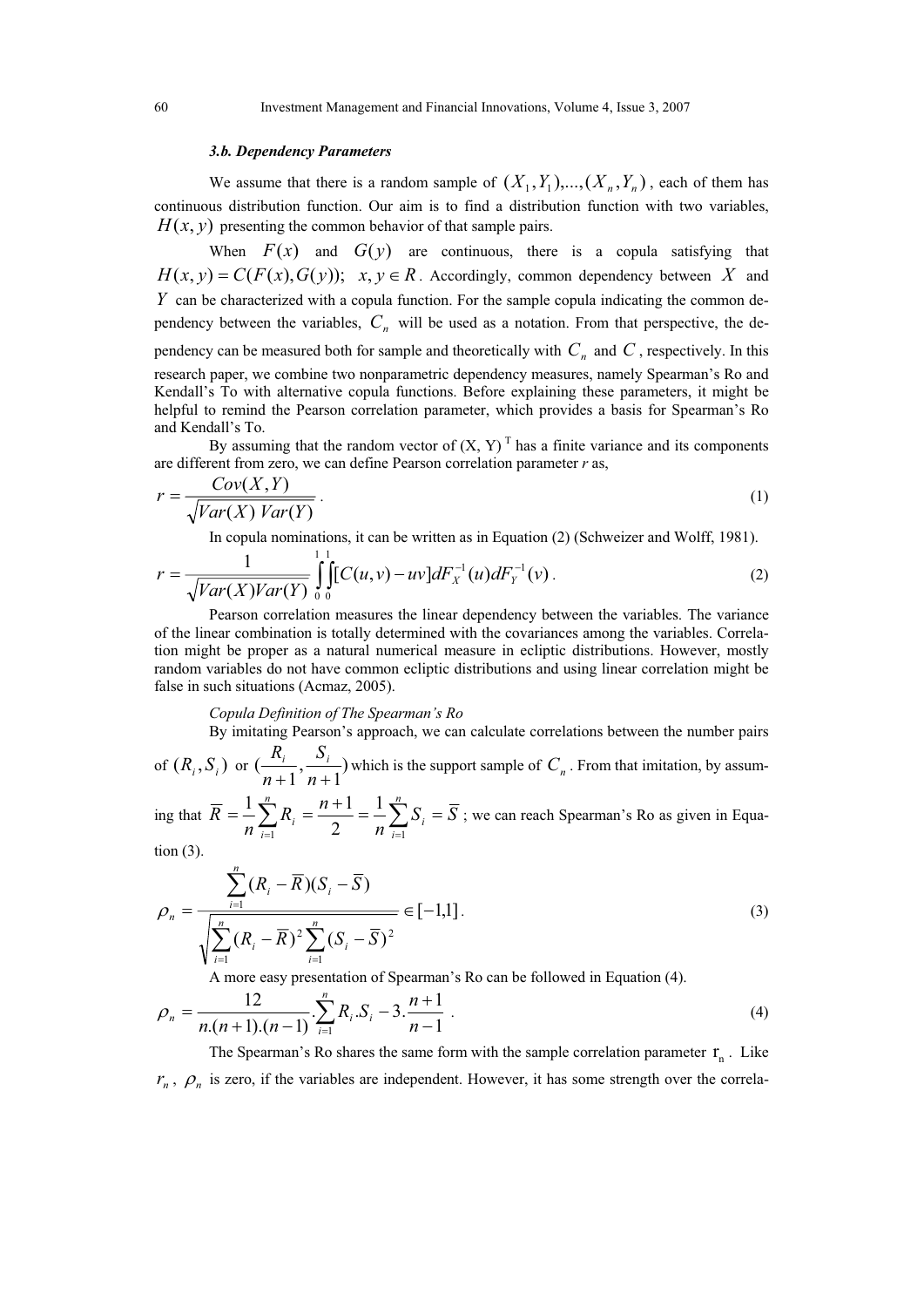tion parameter in terms of econometric modeling. For example,  $r_n$  can not be used with fat-tails distributions. In addition, the equation of  $E(\rho_n) = \pm 1$  is satisfied only if there is a functional dependency between X and Y, in other words, the copula of  $(X, Y)$  is equal to the two limits, M and W of Fréchet-Hoeffding. On the other hand, the equation of  $E(r_n) = \pm 1$  is satisfied only if *X* and *Y* is a linear function of the other, which is a very important restrictions in terms of financial modeling (Genest and Favre, 2007).

*Copula Definition of The Kendall's To* 

For a random sample of  $(X_i, Y_i); \; i = 1, 2, ..., n$  , Kendall's To is calculated as

$$
\tau_n = \frac{P_n - Q_n}{\binom{n}{2}} = \frac{4}{n(n-1)} P_n - 1,\tag{5}
$$

where  $P_n$  is the proper pairs,  $Q_n$  is the improper pairs. The  $(X_i, Y_i)$  and  $(X_j, Y_j)$  are proper if  $(X_i - X_j)(Y_i - Y_j) > 0$ . If  $(X_i - X_j)(Y_i - Y_j) < 0$ , the pairs are labeled as improper. Since *X* and *Y* are continuous, we never observe  $(X_i - X_j)(Y_i - Y_j) = 0$ . Since the condition of  $(X_i - X_j)$ . $(Y_i - Y_j) > 0$  only holds if  $(R_i - R_j)$ . $(S_i - S_j) > 0$ ; we can say that  $\tau_n$  is a function of ordinal numbers. In addition,  $\tau_n$  is a function of sample copula of  $C_n$ . As proposed by Hoeffding (1948), since  $C_n \to C$ , the following result described in Equation (6) can be received.

$$
\tau_n = 4 \frac{n}{n-1} \overline{W} - \frac{n+3}{n-1} \to \tau = 4 \int_{[0,1]^2} C(u,v) dC(u,v) - 1.
$$
 (6)

From the Equation (6), we conclude that  $\tau_n$  is the asymptotic unbiased estimator for the density parameter,  $\tau$  (Genest and Favre, 2007).

Since the distribution of  $\tau_n$  reaches to a normal distribution with zero mean and  $2(2n+5)/{9n(n-1)}$  variance, the dependency test of  $H_0$ :  $C = \Pi$  can be conducted based on  $\tau_n$ . For example, Genest and Favre (2007) state that since  $\sqrt{\frac{\pi(n-1)}{2(2n+5)}}|\tau_n| > 1.96$  $2(2n+5)$  $\frac{9n(n-1)}{n}|\tau_n|>$  $\overline{+}$  $\overline{a}$  $n+5$ <sup> $\int_{0}^{t} n$ </sup>  $\frac{n(n-1)}{(2n+5)}$   $|\tau_n| > 1,96$ ; the H<sub>0</sub>

hypothesis is rejected for 95 % level.

# *3.c. Selected Copula Families*

In this step, we explain how to estimate nonparametric dependency parameters with copula families. Frees and Valdez (1998) give a well-prepared guide for the relationship between the algorithms of copula families and dependency parameters as given in Table 1.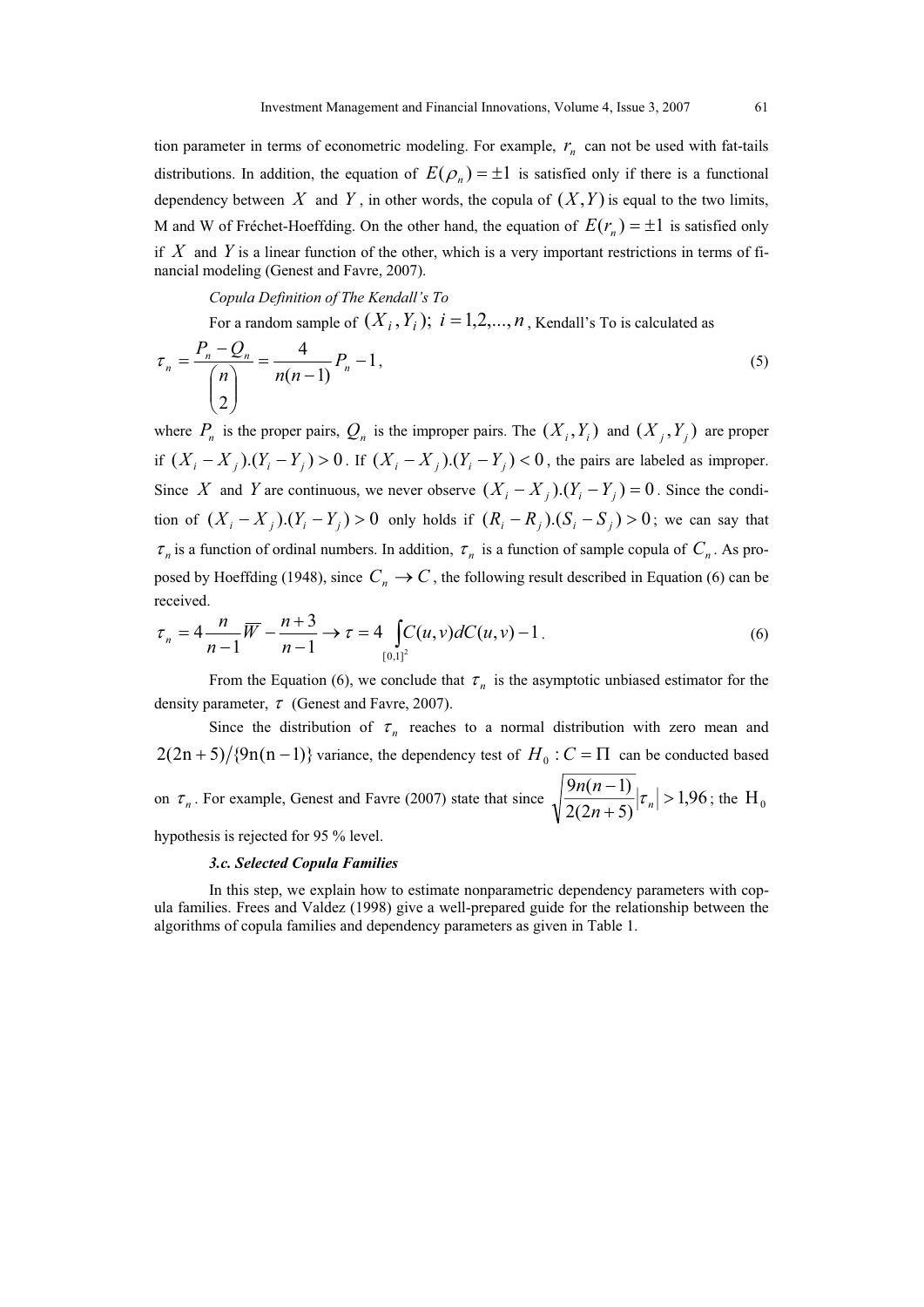#### Table 1

| Copula Family                 | Parameter Inter-<br>val | Kendall's To                                                                                                                                               | Spearman's Ro                                                             |
|-------------------------------|-------------------------|------------------------------------------------------------------------------------------------------------------------------------------------------------|---------------------------------------------------------------------------|
| Ali-Mikhail-Haq               |                         | $-1 \leq \theta \leq 1 \quad \left  \left( \frac{3\theta - 2}{\theta} \right) - \frac{2}{3} \left( 1 - \frac{1}{\theta} \right)^2 \ln(1 - \theta) \right $ |                                                                           |
| Clayton                       | $\theta \geq 0$         | $\theta$<br>$\overline{\theta+2}$                                                                                                                          |                                                                           |
| Farlie-Gumbel-<br>Morgenstern | $-1 \leq \theta \leq 1$ | $rac{2}{9}\theta$                                                                                                                                          | $rac{1}{3}\theta$                                                         |
| Frank                         | $\theta \neq 0$         | $1-\frac{4}{\theta}[D_1(-\theta)-1]$                                                                                                                       | $1-\frac{12}{\theta}[D_2(-\theta)-D_1(-\theta)]$                          |
| Gumbel-<br>Hougaard           | $\theta \geq 1$         | $1-\theta^{-1}$                                                                                                                                            |                                                                           |
| Normal (Gaus-<br>sian)        | $-1 \leq \theta \leq 1$ | $\angle$ arcsin( $\theta$ )<br>π                                                                                                                           | $\frac{6}{\pi} \arcsin \left( \frac{\theta}{2} \right)$                   |
| Plackett                      | $\theta \geq 0$         |                                                                                                                                                            | $\frac{(\theta+1)}{(\theta-1)} - \frac{2\theta \ln \theta}{(\theta-1)^2}$ |

Parameters and Their Intervals For Selected Copula Families

 $D_1$  and  $D_2$  are the Debye functions and expressed as in Equation (7).

$$
D_k(x) = \frac{k}{x} \int_0^x \frac{t^k}{e^t - 1} dt
$$
 (7)

To explain the copula methods based on Kendall's To and Spearman's Ro, it might be proper to choose a copula family, Farlie-Gumbel-Morgenstern for example, and give examples for the usage of Kendall's To and Spearman's Ro with it.

*Kendall's To and Copula Algorithms*  Let's take the following copula function.  $C_{\theta}(u, v) = uv + \theta uv(1 - u)(1 - v), u, v \in [0, 1], \theta \in [-1, 1]$ . (8)

The theoretical value of Kendall's To is found  $\tau = 2\theta/9$ , and  $\theta$  is a real number. Since we aim at estimating  $\theta$ , we can say that  $\theta_n = \frac{1}{2} \tau_n$  $\widetilde{\theta}_n = \frac{9}{2} \tau_n$ . Genest and Rivest (1993) show that as  $\sum_{j}^{n} I_{ji} = \frac{1}{n} \# \{ j : X_i \leq X_j, Y_i \leq Y_j \}$ a *j*  $Y_i = \frac{1}{n} \sum_{j=1}^{n} I_{ji} = \frac{1}{n} \# \{j : X_i \leq X_j, Y_i \leq Y_i\}$ *I*  $\widetilde{W}_i = \frac{1}{n} \sum_{j=1}^{n} I_{ji} = \frac{1}{n} \# \{ j : X_i \leq X_j, Y_i \leq \frac{1}{n} \}$  $\widetilde{V}_i = \frac{1}{2} \sum_{i=1}^{n} I_{ii} = \frac{1}{2} \# \{ j : X_i \leq X_i \},$  $\sum_{i=1}^{n} I_{ji} = \frac{1}{n} \# \{ j : X_i \leq X_j, Y_i \leq Y_j \}$  and  $S^2 = \frac{1}{n} \sum_{i=1}^{n} (W_i + \widetilde{W}_i - 2\overline{W})^2$  $=$  $\frac{1}{2} \sum_{i=1}^{n} (W_i + \widetilde{W}_i$ *i*  $\frac{1}{n}\sum_{i=1}^{n}(W_i + W_i - 2W_i)$ *S* 1  $2^2 = \frac{1}{2} \sum_{i=1}^{n} (W_i + \widetilde{W}_i - 2\overline{W})^2;$  $(0,1)$ 4 *N S*  $\frac{\tau_n - \tau}{\sqrt{n}} \approx$ . By using Delta method, we can argue that if  $n \rightarrow \infty$ , then,  $\widetilde{\theta}_n \approx N(\theta, \frac{1}{n} \{ 4S. g'(\tau_n) \}^2)$  $\theta_n \approx N(\theta, -\langle 4S. g'(\tau_n) \rangle^2)$ . In this framework, for  $\theta$ , the confidence interval of  $1-\alpha$  confi-

dence parameter is taken a form described in Equation (9).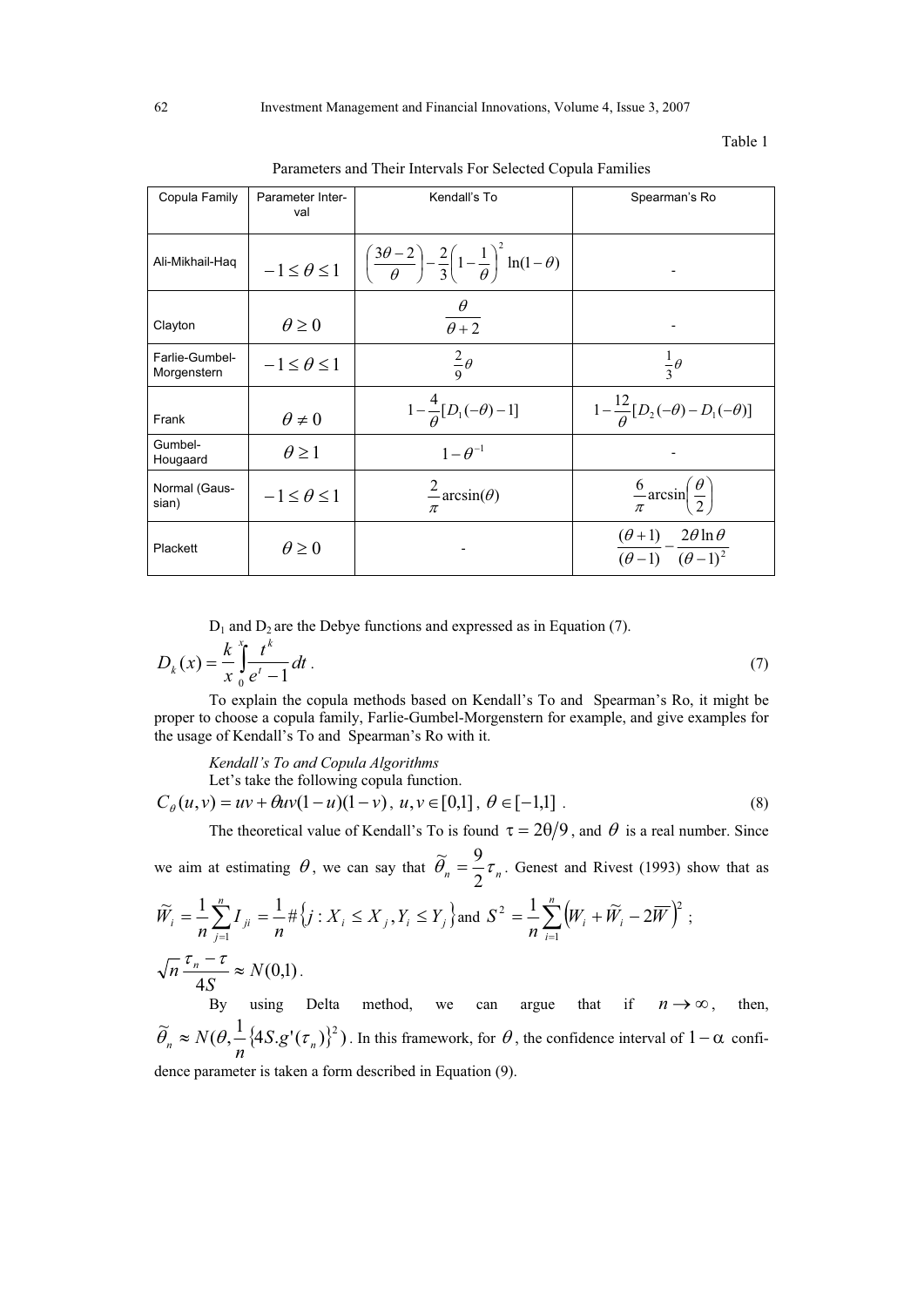Investment Management and Financial Innovations, Volume 4, Issue 3, 2007 63

$$
\widetilde{\theta}_n \pm z_{\alpha/2} \frac{1}{\sqrt{n}} 4S \Big| g'(\tau_n) \Big| \,. \tag{9}
$$

For the Archimedean copula families, Genest ve Mackay(1986) show that

$$
\tau = 1 + 4 \int_0^1 \frac{\varphi(t)}{\varphi'(t)} dt \tag{10}
$$

# *Spearman's Ro and Copula Algorithms*

We can examine that method again by using Farlie-Gumbel-Morgenstern copula described as  $C_{\theta}(u, v) = uv + \theta uv(1 - u)(1 - v)$ ,  $u, v \in [0, 1]$ ,  $\theta \in [-1, 1]$ . For this family, the theoretical value of Spearman's Ro is found as  $\rho = \theta/3$ .  $\theta$  is a real number for this copula family. To estimate  $\theta$ , we reach into  $\tilde{\theta}_n = 3\rho_n$ . Since  $\rho_n$ , like  $\tau_n$  is a statistics based on ordinal numbers, the methodology used can be seen as a non-parametric one. In general, if the process has a function like  $\theta = h(\rho)$ ,  $\tilde{\theta}_n$  described as  $\tilde{\theta}_n = g(\rho_n)$  is seen as an estimator based on 2

Spearman's Ro. Gaenssler and Stute (1987) conclude that  $\rho_n \approx N(\rho, \frac{g}{\rho})$  $\rho_n \approx N(\rho, \frac{\sigma}{n})$ . Borkowf (2002)

shows that asymptotic variance  $\sigma^2$  here is dependent on the related *C* copula. As we use again Delta method, we reached into the Equation (11)

$$
\widetilde{\theta}_n \approx N(\theta, \frac{1}{n} \{\sigma_n \cdot h'(\rho_n)\}^2),\tag{11}
$$

where  $\sigma_n^2$  is the estimator being proper for  $\sigma^2$ . In this way,  $\theta$  in  $1-\alpha$  confidence level is

$$
\widetilde{\theta}_n \pm z_{\alpha/2} \frac{1}{\sqrt{n}} \sigma_n |h'(\rho_n)|. \tag{12}
$$

Borkowf (1992) shows the equation for  $\sigma_n^2$  if we use  $C_n$  for random sample, instead of theoretical  $C$  as described in Equation (13) (Genest and Favre, 2007)

$$
\sigma_n^2 = 144 \left( -9A_n^2 + B_n + 2C_n + 2D_n + 2E_n \right).
$$
\nIn the equation

\n(13)

In the equation,

$$
A_{n} = \frac{1}{n} \sum_{i=1}^{n} \frac{R_{i}}{n+1} \frac{S_{i}}{n+1}; B_{n} = \frac{1}{n} \sum_{i=1}^{n} \left(\frac{R_{i}}{n+1}\right)^{2} \left(\frac{S_{i}}{n+1}\right)^{2};
$$
  
\n
$$
C_{n} = \frac{1}{n^{3}} \sum_{i=1}^{n} \sum_{j=1}^{n} \sum_{k=1}^{n} \frac{R_{i}}{n+1} \frac{S_{i}}{n+1} I(R_{k} \leq R_{i}, S_{k} \leq S_{i}) + \frac{1}{4} - A_{n}
$$
  
\n
$$
D_{n} = \frac{1}{n^{2}} \sum_{i=1}^{n} \sum_{j=1}^{n} \frac{S_{i}}{n+1} \frac{S_{j}}{n+1} \max\left(\frac{R_{i}}{n+1} \frac{R_{j}}{n+1}\right);
$$
  
\n
$$
E_{n} = \frac{1}{n^{2}} \sum_{i=1}^{n} \sum_{j=1}^{n} \frac{R_{i}}{n+1} \frac{R_{j}}{n+1} \max\left(\frac{S_{i}}{n+1} \frac{S_{j}}{n+1}\right).
$$

In the empirical part, we use Chi-square test, which is based on the difference between observed and estimated frequencies with degree of freedom of d.f. =  $(I-1)(J-1) - p - (q-1)$  (14)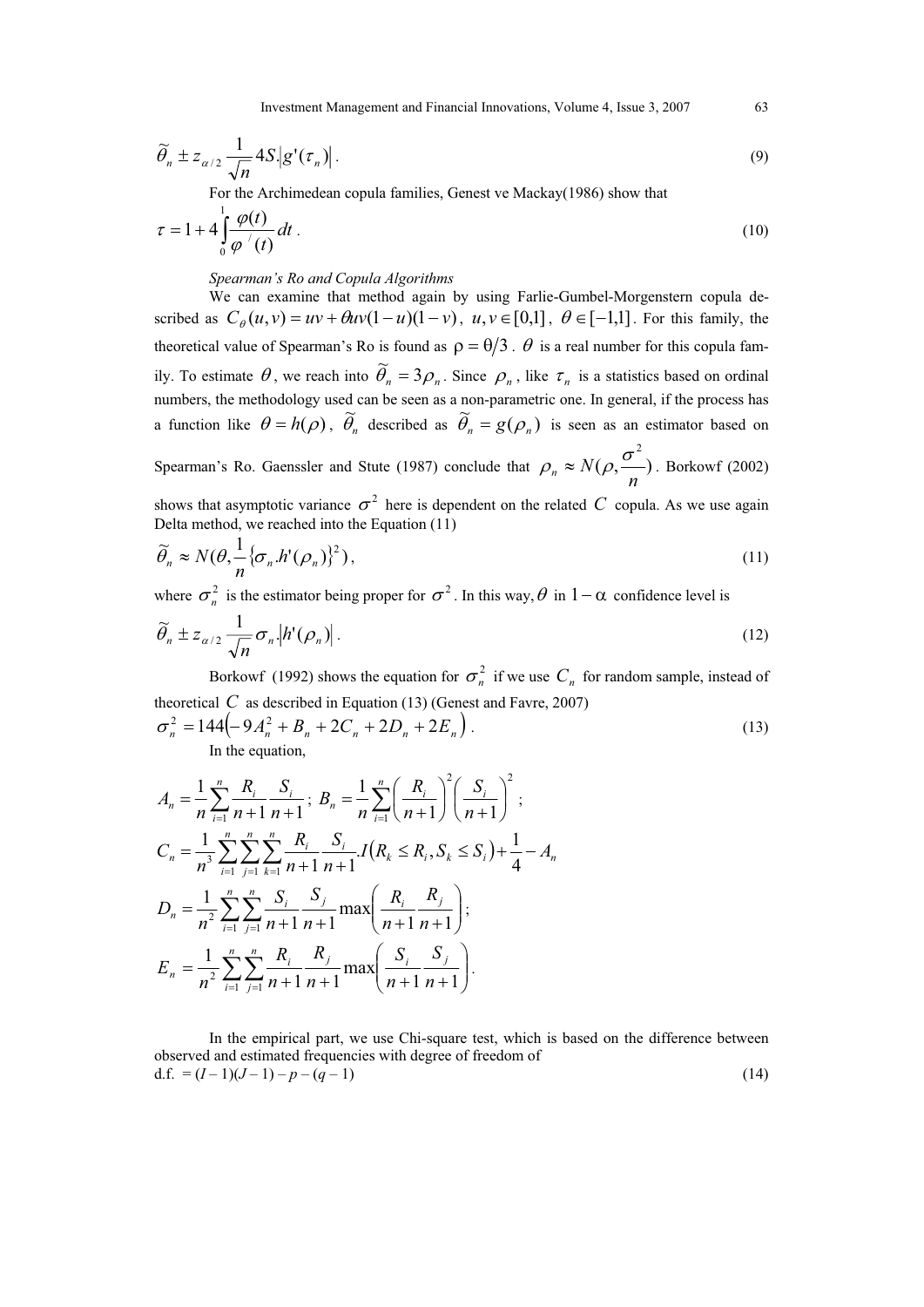where *p* is the number of estimated parameters, *q* is the number of combined cells, *I* is the number of the rows, and *J* is the number of the columns. In that way, we can examine the proper copula family for the sample data (Genest and Rivest, 1993).

# **4. Data**

Daily values of the S&P 500 and Bovespa indexes from 02.01.2002 to 08.05.2007 are used for the empirical analysis. The logarithmic values of the first difference (return) are calculated. Graphical presentations of daily values of Bovespa and S&P 500 are in Figure 1 and Figure 2 respectively. Logarithmic daily differences of the two financial time series, on the other hand, are given in Figures 3 and 4.



Fig. 1. Daily Values of Bovespa



Fig. 2. Daily Values of S&P 500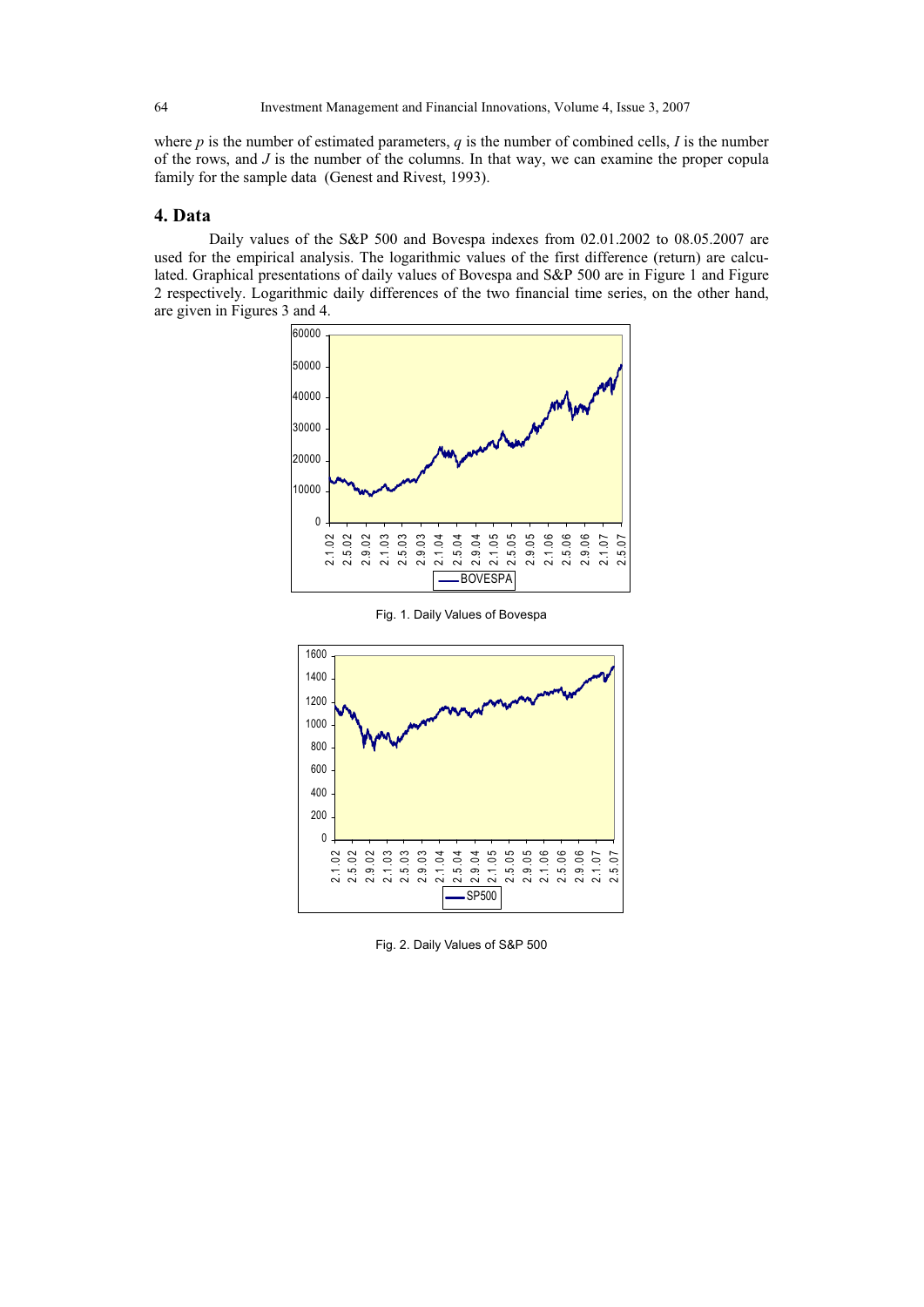

Fig. 3. Daily Log-Return Series of the Bovespa



Fig. 4. Daily Log-Return Series of S&P 500

The descriptive statistics and Jarque-Bera test results of the log-returns of two variables are presented in Table 2.

Table 2

| Variable | Maximum  | Minimum     | Std. Dev. | Skewness    | Kurtosis | Jargue-Bera |
|----------|----------|-------------|-----------|-------------|----------|-------------|
| S&P 500  | 0.024209 | $-0.025876$ | 0.004439  | 0.054494    | 6.734983 | 749.8745    |
| Bovespa  | 0.026710 | $-0.029777$ | 0.007525  | $-0.284168$ | 3.737095 | 46.5830     |

Descriptive Statistics and Jargue-Bera Test Results

The Jarque-Bera test statistics show that the time series satisfy the normality distribution assumption. The unit root for serial correlation and stationary tests are performed with Augmented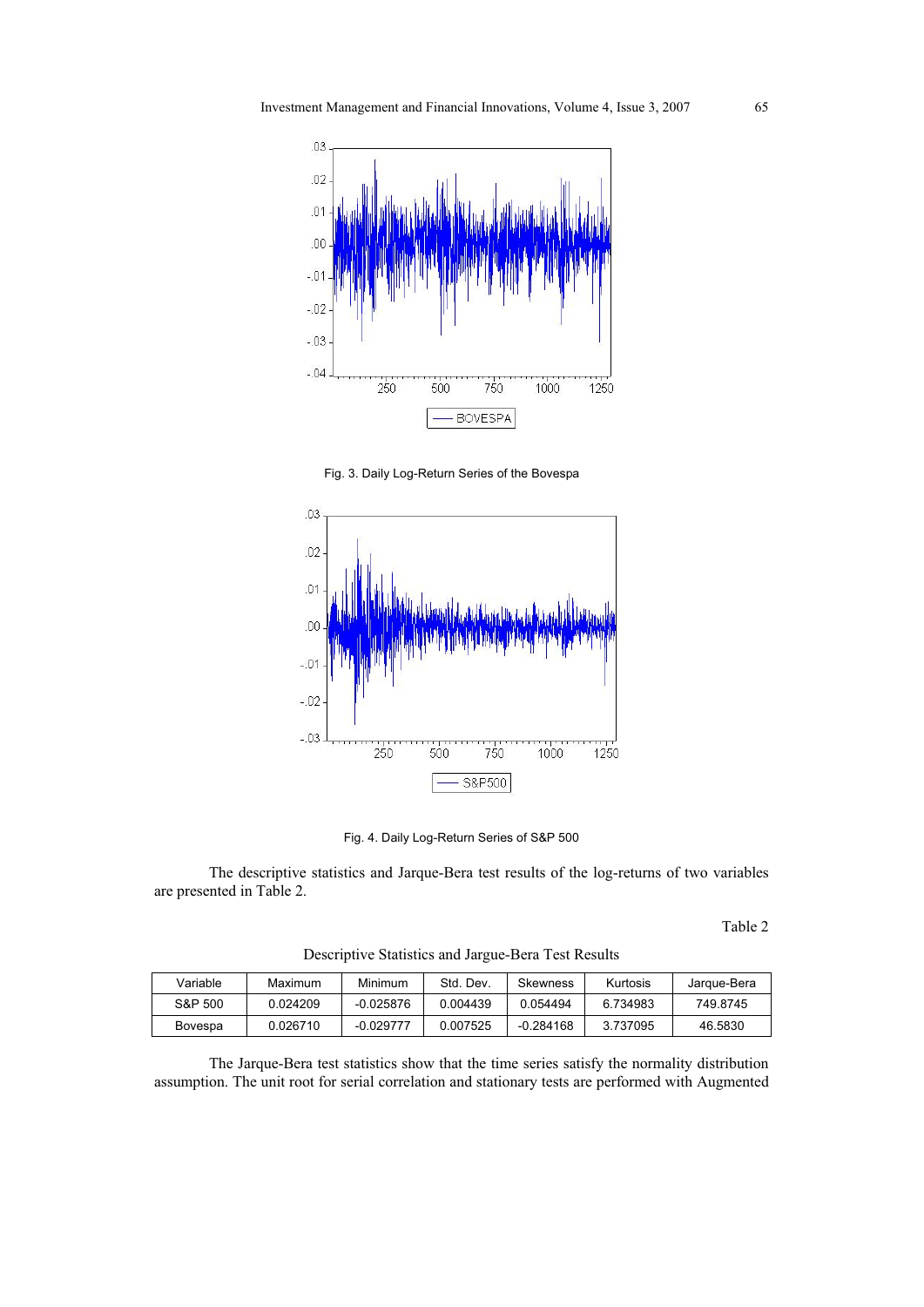Dickey-Fuller (ADF) and Phillips and Perron (P-P) unit root tests. For ADF test, Schwarz Information Criterion; for P-P test, Newey-West Bandwidth are used. The results presented in Table 3 show that there does not exist any unit root problem and the series are stationary.

Table 3

|           | ADF Test     | P-P Test     |
|-----------|--------------|--------------|
| Variables | t-statistics | t-statistics |
| S&P 500   | $-37.71148$  | -37.91735    |
| Bovespa   | -34.92754    | $-34.9364$   |

The ADF and P-P Tests Results

# **5. Empirical Evidence**

In order to conduct empirical tests with copula methods, we firstly create matrixes for observed frequencies of logarithmic returns of S&P500 and Bovespa. Table 4 shows the 8x8 matrix of the two variables. As the cell limits for the variables;  $j = 1, 2, \ldots, 8$ ; the values matched with approximately  $[1289 \times i/8]$  order number are taken.

Table 4

| Variables*   | $Y_{(161)}$ | $Y_{(322)}$ | $Y_{(483)}$ | $Y_{(644)}$ | $Y_{(805)}$ | $Y_{(966)}$ | $Y_{(1127)}$ | $Y_{(1289)}$ | Total |
|--------------|-------------|-------------|-------------|-------------|-------------|-------------|--------------|--------------|-------|
| $X_{(161)}$  | 72          | 35          | 15          | 13          | 8           | 6           | 11           | 1            | 161   |
| $X_{(322)}$  | 27          | 35          | 28          | 19          | 23          | 14          | 7            | 8            | 161   |
| $X_{(483)}$  | 22          | 20          | 33          | 30          | 21          | 19          | 12           | 4            | 161   |
| $X_{(644)}$  | 18          | 20          | 23          | 28          | 22          | 23          | 12           | 15           | 161   |
| $X_{(805)}$  | 8           | 22          | 17          | 23          | 37          | 28          | 15           | 11           | 161   |
| $X_{(966)}$  | 5           | 15          | 27          | 20          | 21          | 27          | 23           | 23           | 161   |
| $X_{(1127)}$ | 6           | 6           | 12          | 18          | 14          | 27          | 42           | 36           | 161   |
| $X_{(1289)}$ | 3           | 8           | 6           | 10          | 15          | 17          | 39           | 64           | 162   |
| Total        | 161         | 161         | 161         | 161         | 161         | 161         | 161          | 162          | 1289  |

Observed Frequencies of Log-returns for S&P 500 and BOVESPA

\* X denotes log-returns for Bovespa, Y does S&P500.

For the data set, we estimate Spearman's Ro as 0,520137; and Kendall's To as 0,36817. From that point, the main task is to find the best appropriate copula family based on Spearman's Ro and Kendall's To and its parameter for estimating the distributional dependencies between two markets. In order to reach that aim, the selected copula families are statistically tested and best model for our matrix is tried to find by comparing the empirical results.

#### *5.a. Dependency Estimation With Kendall's To and Ali-Mikhail-Haq Copula*

The relationship between Kendall's To and Ali-Mikhail-Haq copula family is given in equation (15)

$$
\tau = \left(\frac{3\theta - 2}{\theta}\right) - \frac{2}{3}\left(1 - \frac{1}{\theta}\right)^2 \ln(1 - \theta). \tag{15}
$$

From equation (15), the parameter ( $\hat{\theta}$  ) of Ali-Mikhail-Haq copula family that fits Kend-

all's To as 0,36817 is estimated as 0,7260187. Table 5 shows the expected frequencies of the  $\hat{\theta}$ parameter (0,7260187) for Ali-Mikhail-Haq copula family.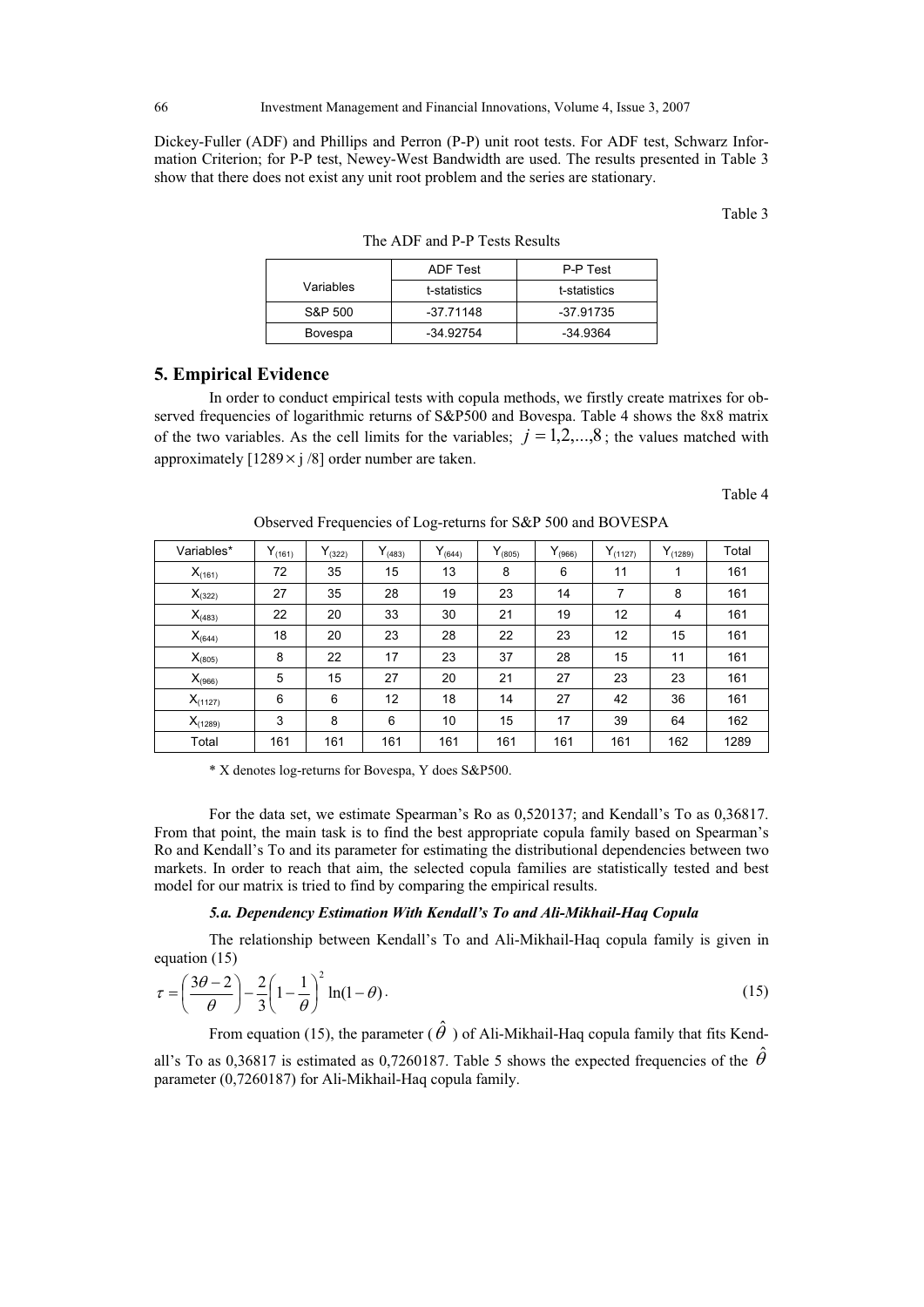Table 5

| Variables    | $Y_{(161)}$ | $Y_{(322)}$ | $Y_{(483)}$ | $Y_{(644)}$ | $Y_{(805)}$ | $Y_{(966)}$ | $Y_{(1127)}$ | $Y_{(1289)}$ | Total |
|--------------|-------------|-------------|-------------|-------------|-------------|-------------|--------------|--------------|-------|
| $X_{(161)}$  | 45          | 32          | 23          | 18          | 14          | 12          | 9            | 8            | 161   |
| $X_{(322)}$  | 32          | 27          | 24          | 20          | 18          | 15          | 14           | 11           | 161   |
| $X_{(483)}$  | 23          | 24          | 23          | 22          | 19          | 18          | 16           | 16           | 161   |
| $X_{(644)}$  | 18          | 20          | 22          | 20          | 21          | 21          | 20           | 19           | 161   |
| $X_{(805)}$  | 14          | 18          | 19          | 21          | 23          | 21          | 23           | 22           | 161   |
| $X_{(966)}$  | 12          | 15          | 18          | 21          | 21          | 25          | 24           | 25           | 161   |
| $X_{(1127)}$ | 9           | 14          | 16          | 20          | 23          | 24          | 26           | 29           | 161   |
| $X_{(1289)}$ | 8           | 11          | 16          | 19          | 22          | 25          | 29           | 32           | 162   |
| Total        | 161         | 161         | 161         | 161         | 161         | 161         | 161          | 162          | 1289  |

Expected Frequencies For Dependency Parameter With Ali-Mikhail-Haq Copula

The Chi-square value for *observed* log-returns of BOVESPA and S&P 500 in Table 4 and *expected* frequencies for two indexes in Table 5 is found as 177,08. Since the critical value of the Chi-square test with 49 degree of freedom and 0,01 confidences level is 74.92, we reject the hypothesis that the data set is proper for Ali-Mikhail-Haq copula family.

# *5.b. Dependency Estimation With Kendall's To and Gumbel-Hougaard Copula*

The relationship between Kendall's To and Gumbel-Hougaard copula family is given in equation (16)

$$
\tau = 1 - \theta^{-1}.\tag{16}
$$

From equation (16), the estimated Gumbel-Hougaard copula parameter that gives Kendall's To as 0,36817 is found as 1,582704.

Table 6

| Variables    | $Y_{(161)}$ | $Y_{(322)}$    | $Y_{(483)}$ | $Y_{(644)}$ | $Y_{(805)}$ | $Y_{(966)}$ | $Y_{(1127)}$ | $Y_{(1289)}$ | Total |
|--------------|-------------|----------------|-------------|-------------|-------------|-------------|--------------|--------------|-------|
| $X_{(161)}$  | 51          | 34             | 25          | 19          | 14          | 9           | 6            | 3            | 161   |
| $X_{(322)}$  | 34          | 31             | 28          | 22          | 18          | 15          | 9            | 4            | 161   |
| $X_{(483)}$  | 25          | 28             | 26          | 25          | 22          | 17          | 13           | 5            | 161   |
| $X_{(644)}$  | 19          | 22             | 25          | 25          | 24          | 22          | 15           | 9            | 161   |
| $X_{(805)}$  | 14          | 18             | 22          | 24          | 26          | 25          | 21           | 11           | 161   |
| $X_{(966)}$  | 9           | 15             | 17          | 22          | 25          | 27          | 29           | 17           | 161   |
| $X_{(1127)}$ | 6           | 9              | 13          | 15          | 21          | 29          | 37           | 31           | 161   |
| $X_{(1289)}$ | 3           | $\overline{4}$ | 5           | 9           | 11          | 17          | 31           | 82           | 162   |
| Total        | 161         | 161            | 161         | 161         | 161         | 161         | 161          | 162          | 1289  |

Expected Frequencies For Dependency Parameter With Gumbel-Hougaard Copula

However, since related Chi-square value is 84,18 for the observed and estimated frequencies, statistically we cannot say that the parameter is not proper for our data set.

# *5.c. Dependency Estimation With Kendall's To and Clayton Copula*

The equation (17) gives the relationship between Kendall's To and Clayton copula

$$
\tau = \frac{\theta}{\theta + 2}.\tag{17}
$$

 $\sqrt{2}$ 

From that equation the proper parameter for Clayton copula is estimated as 1,165408.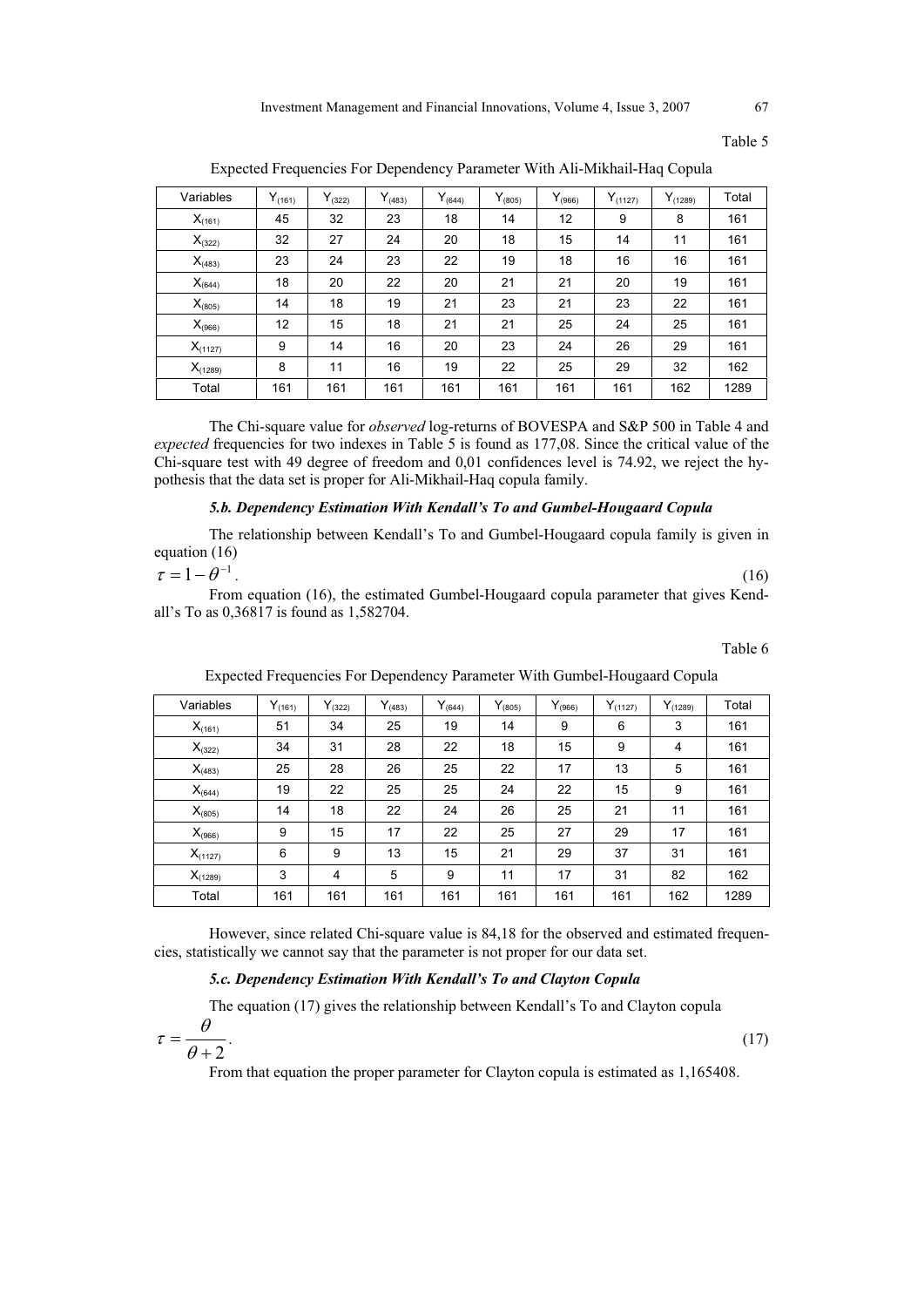Table 7

| Variables    | $Y_{(161)}$ | $Y_{(322)}$ | $Y_{(483)}$ | $Y_{(644)}$ | $Y_{(805)}$ | $Y_{(966)}$ | $Y_{(1127)}$ | $Y_{(1289)}$ | Total |
|--------------|-------------|-------------|-------------|-------------|-------------|-------------|--------------|--------------|-------|
| $X_{(161)}$  | 92          | 32          | 15          | 8           | 6           | 3           | 3            | 2            | 161   |
| $X_{(322)}$  | 32          | 38          | 29          | 21          | 14          | 12          | 8            | 7            | 161   |
| $X_{(483)}$  | 15          | 29          | 28          | 24          | 21          | 17          | 15           | 12           | 161   |
| $X_{(644)}$  | 8           | 21          | 24          | 24          | 24          | 22          | 20           | 18           | 161   |
| $X_{(805)}$  | 6           | 14          | 21          | 24          | 25          | 24          | 24           | 23           | 161   |
| $X_{(966)}$  | 3           | 12          | 17          | 22          | 24          | 28          | 27           | 28           | 161   |
| $X_{(1127)}$ | 3           | 8           | 15          | 20          | 24          | 27          | 31           | 33           | 161   |
| $X_{(1289)}$ | 2           | 7           | 12          | 18          | 23          | 28          | 33           | 39           | 162   |
| Total        | 161         | 161         | 161         | 161         | 161         | 161         | 161          | 162          | 1289  |

Expected Frequencies For Dependency Parameter With Clayton Copula

The related Chi-square value for observed and expected frequencies for Bovespa and S&P 500 is 148,88. Since it is above the critical value (74,92) we conclude that Clayton copula is also not proper for the variables under investigation.

#### *5.d. Dependency Estimation With Spearman's Ro and Plackett Copula*

The relationship between Spearman's Ro and Plackett copula is presented with equation (18)  $(\theta - 1)^2$  $2\theta$ ln  $(\theta-1)$  $(\theta+1)$  $\frac{1}{-1}$  -  $\frac{201}{(\theta - )}$  $=\frac{(\theta+1)}{(\theta-1)}-\frac{2\theta}{(\theta-1)}$  $\theta$   $\ln \theta$  $\theta$  $\rho = \frac{(\theta + 1)}{(\theta - 1)^2} - \frac{2\theta \ln \theta}{(\theta - 1)^2}$ . (18)

The dependency parameter  $(\hat{\theta})$  for Plackett copula that fixes the Spearman's Ro to 0,520137 is estimated as 5,538032.

Table 8

| Variables    | $Y_{(161)}$    | $Y_{(322)}$ | $Y_{(483)}$ | $Y_{(644)}$ | $Y_{(805)}$ | $Y_{(966)}$ | $Y_{(1127)}$ | $Y_{(1289)}$ | Total |
|--------------|----------------|-------------|-------------|-------------|-------------|-------------|--------------|--------------|-------|
| $X_{(161)}$  | 58             | 36          | 23          | 15          | 11          | 8           | 6            | 4            | 161   |
| $X_{(322)}$  | 36             | 36          | 29          | 21          | 15          | 10          | 8            | 6            | 161   |
| $X_{(483)}$  | 23             | 29          | 30          | 26          | 20          | 15          | 10           | 8            | 161   |
| $X_{(644)}$  | 15             | 21          | 26          | 27          | 25          | 21          | 15           | 11           | 161   |
| $X_{(805)}$  | 11             | 15          | 20          | 25          | 28          | 25          | 22           | 15           | 161   |
| $X_{(966)}$  | 8              | 10          | 15          | 21          | 25          | 31          | 28           | 23           | 161   |
| $X_{(1127)}$ | 6              | 8           | 10          | 15          | 22          | 28          | 36           | 36           | 161   |
| $X_{(1289)}$ | $\overline{4}$ | 6           | 8           | 11          | 15          | 23          | 36           | 59           | 162   |
| Total        | 161            | 161         | 161         | 161         | 161         | 161         | 161          | 162          | 1289  |

Expected Frequencies For Dependency Parameter With Plackett Copula

The observed frequencies and frequencies estimated by Plackett copula with 5,538032 parameter between Bovespa and S&P 500 are compared with Chi-square test. The Chi-square value is found as 70.01, which is below to the critical value for 49 degree of freedom and 99% significance level. From this empirical result, we accept the null hypothesis that the distributional dependency between S&P 500 and Bovespa is statistically modeled with Plackett copula family.

We can conclude that the distributional dependency between the returns of S&P 500 and Bovespa can be modeled with Plackett copula algorithm. From Table 8, we can easily observe that the distribution dependency is symmetric and in the same direction. In that framework, return distributions of two stock markets have symmetric dependency. The return distributions of the two markets are dependent to each other in the same and similar direction.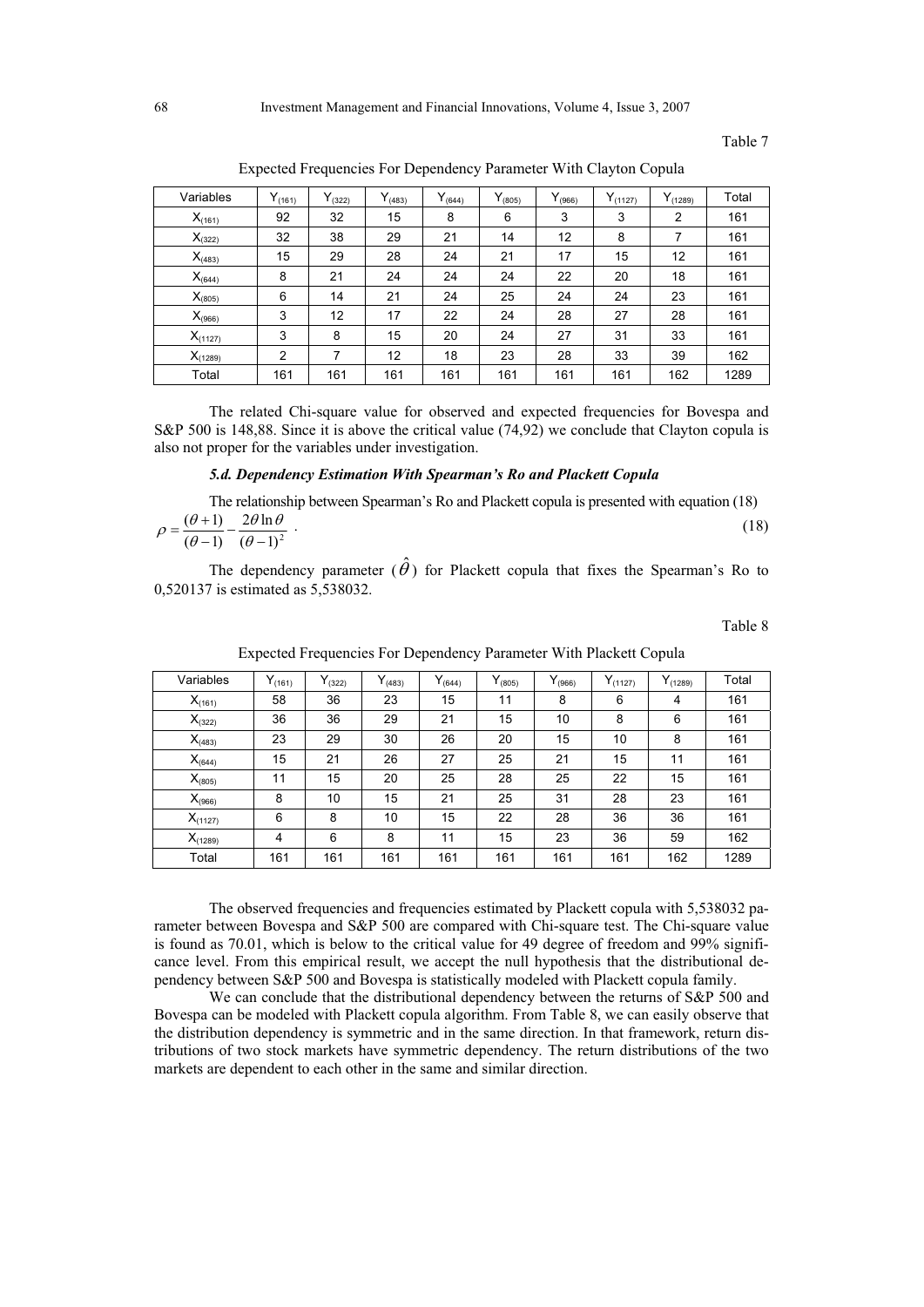#### *5.e. Dependency Estimation With Kendall's To and Frank Copula*

An alternative copula methodology to estimate dependency between two financial market is to mix Kendall's To and Frank copula family. The relationship between Kendall's To and Frank copula is given in equation (19).

$$
\tau = 1 - \frac{4}{\theta} [D_1(-\theta) - 1]. \tag{19}
$$

In equation (19),  $D_1$  is the Debye function as explained in the methodology part. In estimating Frank copula parameter, when calculating the integral in Debye function, the Riemann method is used. The Riemann method nominated in equation (20) is based on the division of [a, b] integral interval into *m* sub-intervals.

$$
\int_{a}^{b} f(x)dx = \sum_{k=1}^{m} f(x^{k}) \Delta x.
$$
\n(20)

By using that methodology, proper parameter for Frank copula that gives Kendall's To as 0.36817 is estimated as  $\hat{\theta} = 2.205$ .

Table 9

| Variables    | $Y_{(161)}$ | $Y_{(322)}$ | $Y_{(483)}$ | $Y_{(644)}$ | $Y_{(805)}$ | $Y_{(966)}$ | $Y_{(1127)}$ | $Y_{(1289)}$ | Total |
|--------------|-------------|-------------|-------------|-------------|-------------|-------------|--------------|--------------|-------|
| $X_{(161)}$  | 39          | 32          | 26          | 20          | 15          | 12          | 10           | 7            | 161   |
| $X_{(322)}$  | 32          | 29          | 24          | 22          | 18          | 15          | 12           | 9            | 161   |
| $X_{(483)}$  | 26          | 24          | 25          | 22          | 20          | 18          | 14           | 12           | 161   |
| $X_{(644)}$  | 20          | 22          | 22          | 21          | 22          | 19          | 18           | 17           | 161   |
| $X_{(805)}$  | 15          | 18          | 20          | 22          | 22          | 23          | 21           | 20           | 161   |
| $X_{(966)}$  | 12          | 15          | 18          | 19          | 23          | 23          | 26           | 25           | 161   |
| $X_{(1127)}$ | 10          | 12          | 14          | 18          | 21          | 26          | 28           | 32           | 161   |
| $X_{(1289)}$ | 7           | 9           | 12          | 17          | 20          | 25          | 32           | 40           | 162   |
| Total        | 161         | 161         | 161         | 161         | 161         | 161         | 161          | 162          | 1289  |

Expected Frequencies For Dependency Parameter With Frank Copula

However, since Chi-square value for the observed and expected frequency values (147,32) is above the critical value (74,92), we cannot conclude that Frank copula method is proper to estimate the dependency between Bovespa and S&P 500.

From the empirical results, we conclude that the Plackett copula family is appropriate to model the return distribution dependency between Bovespa and S&P 500. The estimated parame-

ter,  $\hat{\theta}$ , equals 5,538032 fitting the Spearman's Ro to 0,520137. In terms of financial investment point of view, we can statistically argue that a distribution of daily returns of S&P 500 and Bovespa moves in a similar direction with a symmetric way. Thus, the return distributions of the US stock markets and Brazilian stock markets are statistically significant, and strong interaction should be taken into account in creating international investment portfolios.

# **6. Concluding Remarks**

Globalization in the financial markets has two main effects in terms of financial economics. First of all, it creates intensive information and cash flows among the markets; thus requires flexible but complex econometric models for estimation. Secondly, it causes dependencies among the returns and return distributions among financial markets.

From that perspective, we use different copula models with nonparametric parameters, which present flexible algorithms without any distributional assumptions among the financial time series in order to test the distributional dependency between the Brazilian equity markets and the US equity markets. By employing alternative copula models with different nonparametric dependency parameters, it is statistically showed that the distributional characteristics of daily returns of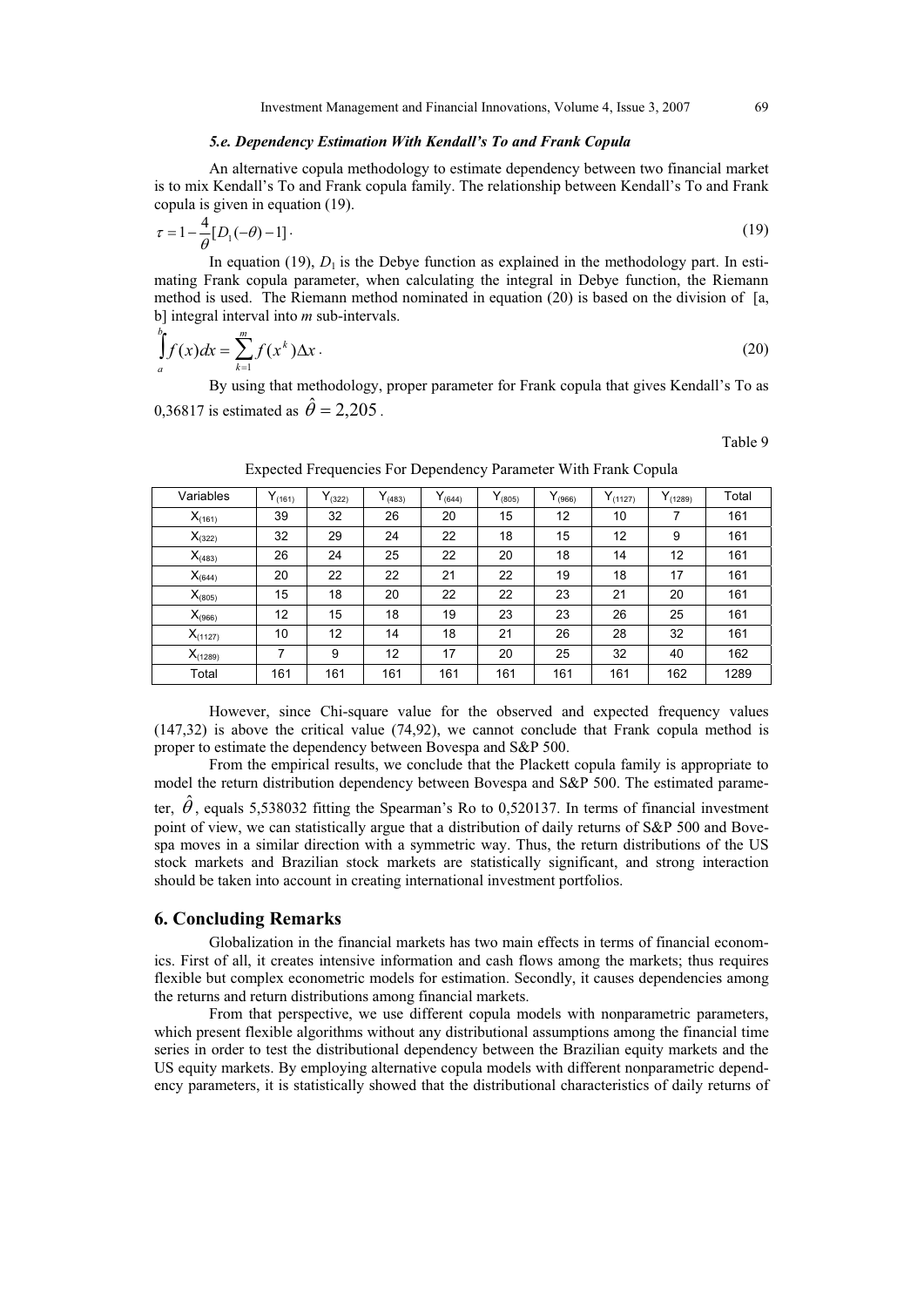Bovespa and the S&P 500 have a strong degree of dependency. What is more, the statistically significant copula algorithm that can estimate that dependency is the Plackett copula with Spearman's Ro. In that respect, the dependency is symmetric and moves in the same direction.

The empirical findings have two main conclusions. The first one is that it is empirically showed that the complexity in the financial markets requires advanced and flexible methodologies in financial and statistical modeling. Secondly, it is figure out that the portfolio managers in their risk diversification should be aware of the fact that the return distributions of Brazilian equity market and the US market are affected from each other. Before 1987 Asia crisis, it was the usual trend that the advanced and emerging markets show opposite behaviors giving a chance for portfolio managers to diversify their risk. However, in a global economy in which money and information freely and fast flow, the investors should be aware of the fact that distributional characteristics of stock returns are getting similar to each other. Thus, risk diversification might require derivative instruments rather than geographical or country specific portfolio diversification.

The future research might concentrate on the time-scale of the dependencies or distributional dependencies among the markets. In that respect, wavelets or wavelet networks can be used to identify the time-scale of the statistical characteristics of interactions among the markets.

# **References**

- 1. Acmaz, O.A., (2005). "*Examining Dependency Structures of Exchange Rates With Copulas*", Unpublished Thesis, Gazi University, Ankara.
- 2. Ang, A. and Chen, J. (2002). "*Asymmetric Correlations of Equity Portfolios*", *Journal of Financial Economics*, 63, pp. 443-494
- 3. Arshanapalli B. and J. Doukas (1993). "*International Stock Market Linkages: Evidence from the Pre- and Post-October 1987 Period*", Journal of Banking and Finance, 17, pp. 193-208.
- 4. Bartram, S., S. Taylor and Wang, Y.H. (2004). "*The Euro and European Financial Market Integration*", Money Macro and Finance (MMF) Research Group Conference, Paper No. 49.
- 5. Bennett, M.N. and Kennedy, J.E., (2003). "*Quanto Pricing with Copulas*", University of Warwick, Statistics Department Research Report No. 415.
- 6. Berument H, N. Dincer and H. Olgun (2006). "*The Center and Periphery Relations In International Stock Markets*", Bilkent University, Working Paper Series, No. 0604.
- 7. Butler, K.C. and Joaquin, D.C., (2002). "*Are The Gains From International Portfolio Diversification Exag-Gerated? The Influence of Downside Risk in Bear Markets*", Journal of International Money and Finance 21, pp. 981-1011.
- 8. Calvo, S., Reinhart, C.M., (1996). "*Capital Flows To Latin America: Is There Evidence of Contagion Effects?*" In: Guillermo A. Calvo, Morris Goldstein and Eduard Hochreiter, eds.: Private Capital Flows to Emerging Markets after the Mexican Crisis. Institute for International Economics, Washington DC.
- 9. Chen X. and Fan, Y. (2002). "*Estimation of Copula-Based Semiparametric Time Series Models*", Working Papers, 0226, Department of Economics, Vanderbilt University.
- 10. Cherubini, U., Luciano, E. and Vecchiato, W. (2004). "*Copula Methods in Finance*", John Wiley, NY.
- 11. Embrechts, P., Hoing, and Juri, A. (2003). "*Using copulae to bound the value-at-risk for functions of dependent risk*", Finance and Stochastics, 7, pp. 145-167.
- 12. Fermanian S. and Scaillet, R. (2003). "*Nonparametric Tests for Positive Quadrant Dependence*", Journal of Fınancıal Econometrıcs, 2, pp. 422-450.
- 13. Fortin, I. and Kuzmics, C. (2002). "*Tail Dependence In Stock Return Pairs*", International Journal of Intelligent Systems in Accounting, Finance & Management, 11, pp. 89-107.
- 14. Frey, R. and Mcneil, A. (2003). "*Dependent Defaults in Models of Portfolio Credit Risk*", Journal of Risk, 6 (1), pp. 59-92.
- 15. Frees, E.W. and Valdez, E.A. (1998). "*Understanding relationships using copulas*", North American Actuarial Journal, 2 (1), pp. 1-25.
- 16. Genest, C., and Favre, A.C. (2007). "*Everything You Always Wanted to Know About Copulas but Were Afraid to Ask*", Journal of Hydrologic Engineering, 12, in press.